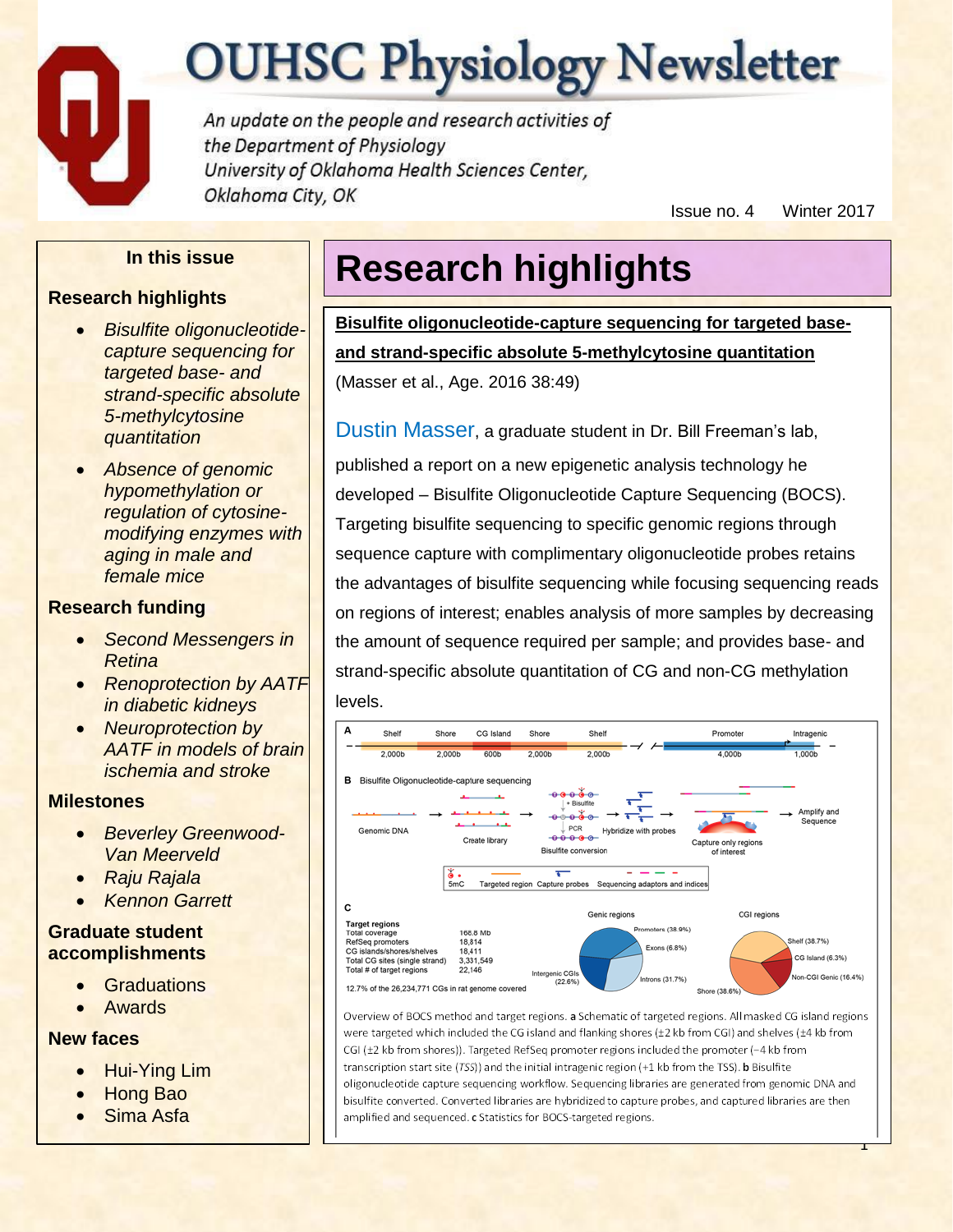#### **Absence of genomic hypomethylation or regulation of cytosine-modifying enzymes with aging in male and female mice**

(Epigenetics Chromatin. 2016 9:30)

Niran Hadad, a graduate student in Dr. Bill Freeman's lab, published a report examining the longstanding hypothesis that the genome loses cytosine methylation with aging. Through application of a new sequencing technique he definitively showed that, in fact, this does not occur with aging in the hippocampus. This striking finding contravenes years of assumed but unproven assumptions of how the epigenome changes with aging and opens the door to a new understanding of changes to the epigenome being targeted to specific genomic loci.



Global mC levels: whole-genome sequencing. Specific levels of mC were analyzed by oxidative bisulfite sequencing. a mC levels in the CG context for autosomes, X, and Y chromosomes were analyzed in young and old females and males. b In the CH context, mC levels were much lower as compared to CG. c mCG levels in CpG islands, shores, and shelves for all annotated CGIs per sample were combined and plotted in 200 bp bins. d All annotated promoter regions (±2 kb of TSS, 100-bp bins) methylation was lowest at the TSS with higher levels further upstream and downstream.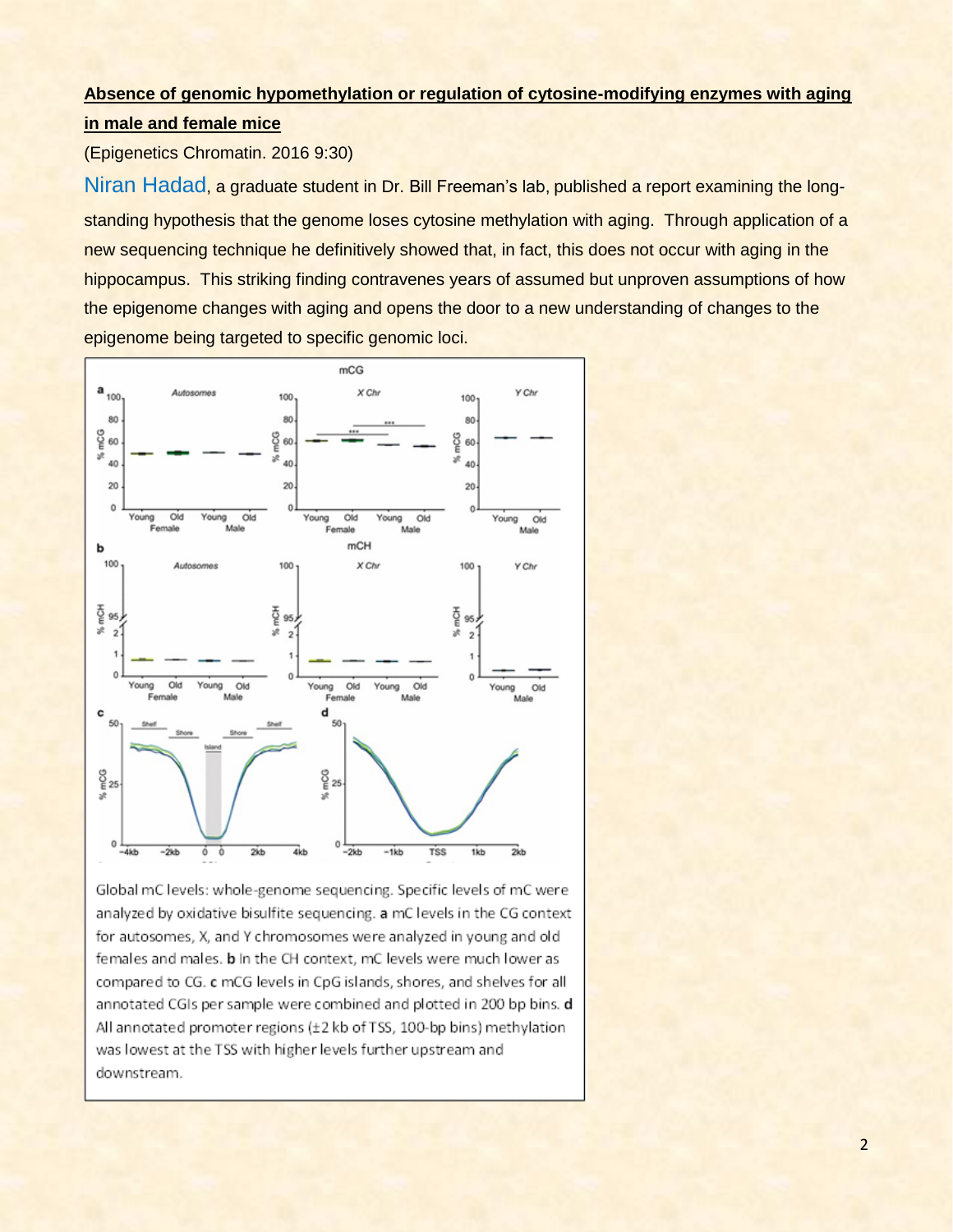## **Research funding**

Dr. Raju Rajala was awarded an NIH R01 grant for the period 04/01/2016 to 03/31/2021. The major goal of this project is to study the role of PI3K generated second messengers in the regulation of photoreceptor survival.

Dr. Qing Guo was awarded a Harold Hamm Diabetes Center Seed Grant. The funding period is from March 1, 2016 through August 31, 2017. This project examines an extrinsic renoprotective mechanism mediated by AATF (apoptosis antagonizing transcription factor) in diabetic kidneys.

Dr. Qing Guo was awarded a Health Research Grant from Oklahoma Center for the Advancement of Science and Technology (OCAST). The funding period is for 3 years from September 1, 2016 through August 31, 2019. This project examines how secreted AATF (apoptosis antagonizing transcription factor) participates in neuroprotection in models of brain ischemia and stroke.

### **Milestones**



Dr. Beverley Greenwood-Van Meerveld has been elected as the President-Elect of the American Neurogastroenterology and Motility Society. This is a 2-year term, succeeding to President. The President-Elect substitutes for the President when necessary as Chief Executive Officer of the Society, and performs all duties incident to that position including presiding over meetings of the Council. Dr. Greenwood-Van Meerveld is confident that she will continue to make important contributions to the society and help it to move forward to bigger and better contributions to the membership.

Dr. Beverley Greenwood-Van Meerveld was promoted to a **Senior VA Career Scientist.** This is a prestigious 7-year position in the VA system and was awarded to her based upon her research contributions to improving the health of our veterans. The award also recognizes her important contributions to professional societies and her outstanding abilities in training and mentoring junior investigators over many years. Last but not least, Dr. Beverley Greenwood-Van Meerveld served as the Editor of the latest edition of the Handbook of Experimental Pharmacology on Gastrointestinal Pharmacology.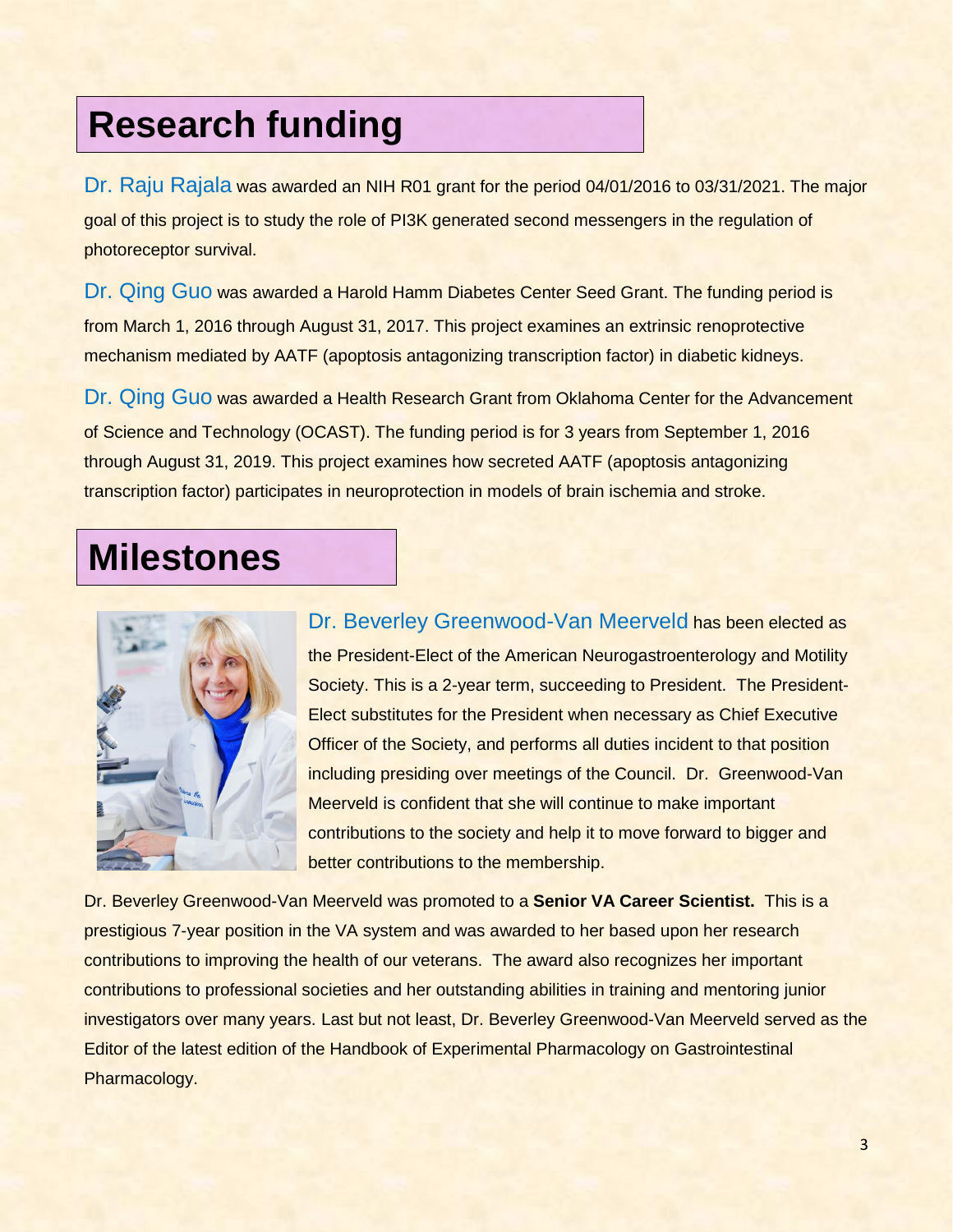Dr. Raju Rajala has been appointed the NIH/NEI Permanent Member of Member of Biology of Vision Study Section 07/01/2017-06/30/2021. He is also the Scientific Reviewer for Harold Hamm Diabetes Center – Seed, Training, Travel, and Equipment grants from 2016 to present. He also serves as the Scientist Reviewer for the Department of Deference Vision Research Program from February 17- 18, 2016. Last but not least, Dr. Rajala serves as the Ad Hoc Reviewer at the NIH Neurobiology of Learning and Memory Study Section on March 7, 2016.

Dr. Kennon Garrett received the Dewayne Andrews Excellence in Teaching Award in 2016.

### **Graduate student Accomplishments**

# **Ph.D. and M.S. graduations**



#### **Ph.D. Graduates:**

- Anja Bastian (Mentor: Dr. Michael Ihnat)
- Mei Du (Mentor: Dr. Krysten Farjo)
- Qian Chen (Mentor: Dr. Jian-xing Ma)
- Xuemin He (Mentor: Dr. Jian-xing Ma)
- Chao Huang (Mentor: Dr. Xin Zhang)
- Younghwa (Henry) Shin (Mentor: Dr. Jian-xing Ma)
- Stefano Tarantini (Mentor: Dr. Zoltan Ungvari)















### **M.S. (Thesis) Graduates:**

- David Deschamps, M.D. (Mentor: Dr. Dean Myers)
- Stephanie Pierce, M.D. (Mentor: Dr. Dean Myers)



Stephanie Pierce

Stefano Tarantini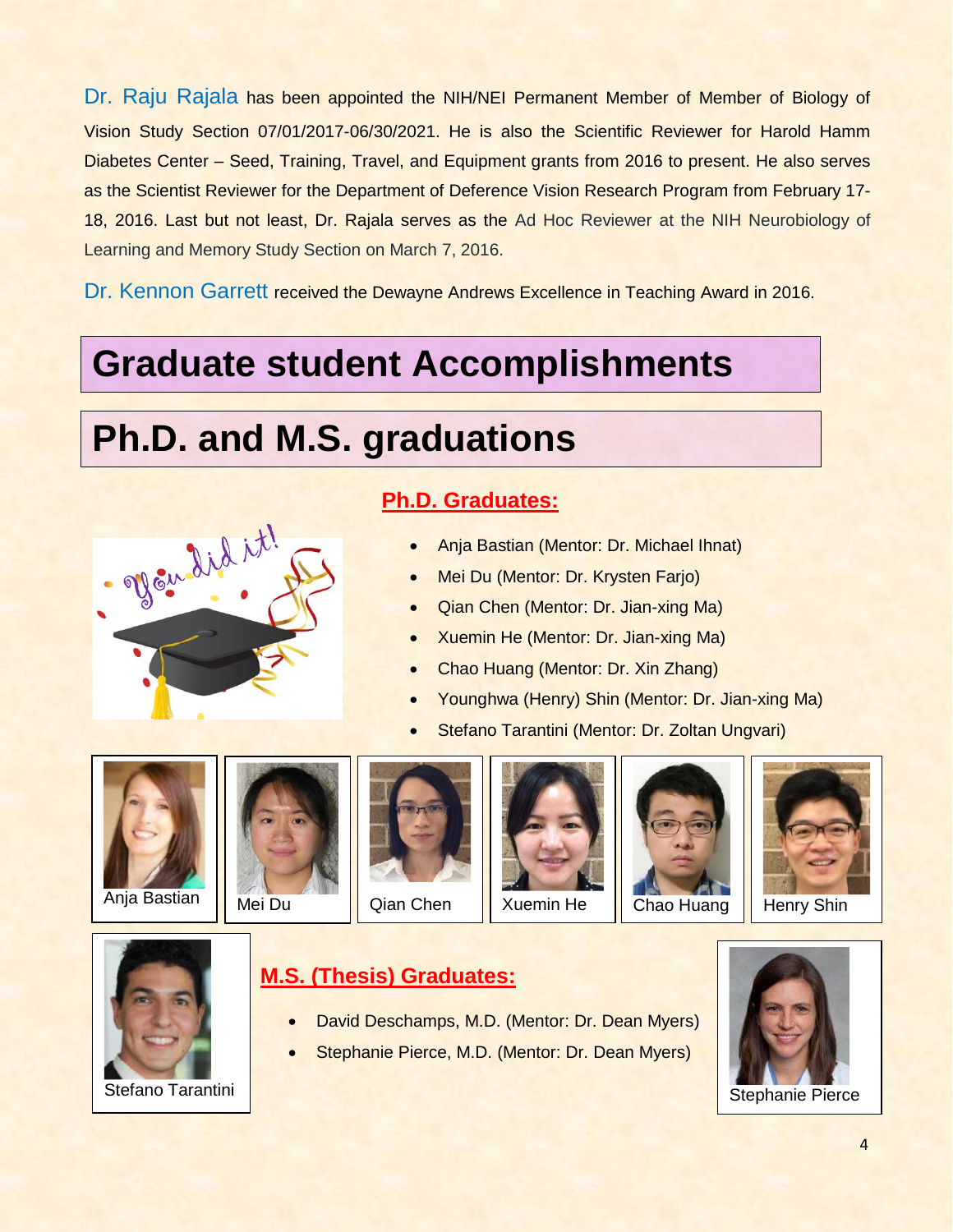### **Awards Received**



**Anja Bastian** (Mentor: Dr. Michael Ihnat) received the OUHSC Outstanding Multicultural Student Award in April 2016



Yue Li

Yue Li (Mentor: Dr. Hui-Ying Lim) received the Graduate College Award for Scientific Achievement at the OUHSC GREAT Symposium



Anja Bastian

**Ashley Martin** (Mentor: Dr. Dean Myers) received the Harold Hamm Diabetes Center Training Grant for proposed research on Jan. 2017. "*Contribution of fetal epigenetic preprogramming of a hyperphagic phenotype to post-birth obesity"*

**Dustin Masser** (Mentor: Dr. Willard Freeman) received the National Eye Institute Vision Science Training Program Predoctoral Predoctoral Fellowship in May 2016





Dustin Masser

**Gavin Pharaoh** (Mentor: Dr. Holly Van Remmen) received the OMRF pre-doctoral scholarship Physiology Retreat Research Excellence Travel Award (best poster presentation) and the American Aging Association poster abstract travel award